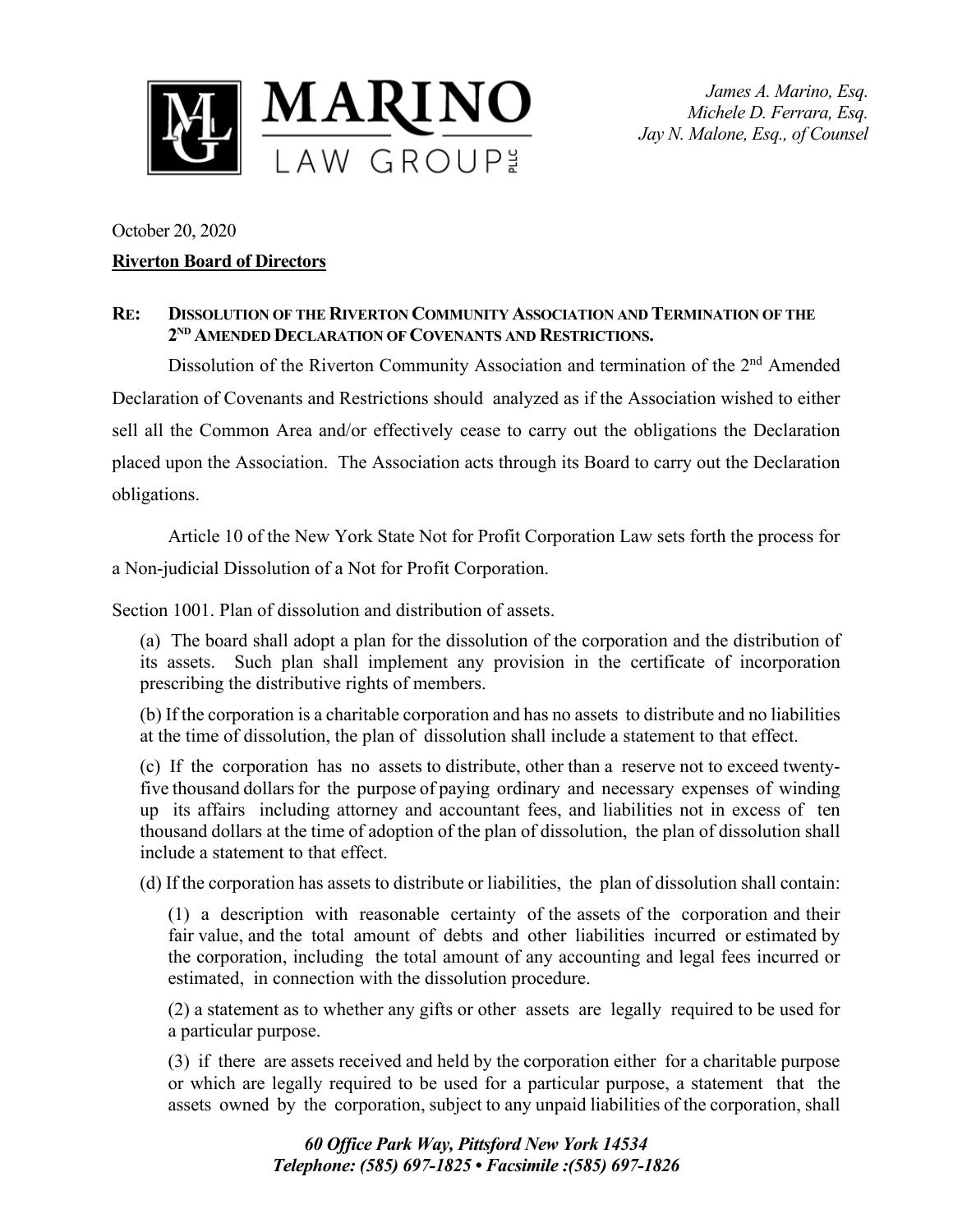be distributed as required by any gift instrument or to a charitable corporation or organization or organizations exempt from taxation pursuant to federal and state laws and engaged in activities substantially similar to those of the dissolved corporation. Each such recipient organization shall be identified and the governing instrument and amendments thereto of each of the proposed recipient organizations shall be annexed to such statement, along with the most recent financial report of each recipient organization and a sworn affidavit from a director and officer of each recipient organization stating the purposes of the organization, and that it is currently exempt from federal income taxation.

(4) if any of the assets of the corporation are to be distributed to a recipient for a particular legally required purpose, an agreement by the recipient to apply the assets received only for such purpose shall be included.

Pursuant to Section (a) "The board shall adopt a plan for the dissolution of the corporation and the distribution of its assets. Such plan shall implement any provision in the certificate of incorporation prescribing the distributive rights of members."

The Board would need to adopt a plan for the distribution of the assets of the Association. The Association was deeded certain property within the Riverton community and owns the Common Areas. The seminal question is what entity would voluntarily accept the Association Property?

Further, how all of these amenities would be managed and who would own them, how access would be provided to current members of the Association and other issues would need to be addressed in the Plan. In light of the very extensive common property, the plan to address future maintenance, repair and replacement would be difficult to put together, not to mention the potential impact on resale value of the individual owners lots as they bought into a planned unit development which is benefitted by the obligations of maintenance, repair and replacement set forth in the Declaration.

It is my belief that the effort and cost to produce such a plan is prohibitive.

Section 1002. Authorization of plan.

(a) Upon adopting a plan of dissolution and distribution of assets, the board shall submit it to a vote of the members, if any, and such plan shall be approved at a meeting of members by two-thirds vote as provided in paragraph (c) of section 613 (Vote of members) of this chapter; provided, however, that if the corporation is a charitable corporation, other than a corporation incorporated pursuant to article 15 (Public cemetery corporations) of this chapter, the vote required by the corporation's board of directors for adoption of the plan of dissolution of such a corporation or by the corporation's members for the authorization thereof shall be:

(1) In the case of a vote by the board of directors: (i) the number of directors required under the certificate of incorporation, by-laws, this chapter and any other applicable law; or (ii) if the number of directors actually holding office as such at the time of the vote to adopt the plan is less than the number required to constitute a quorum of directors under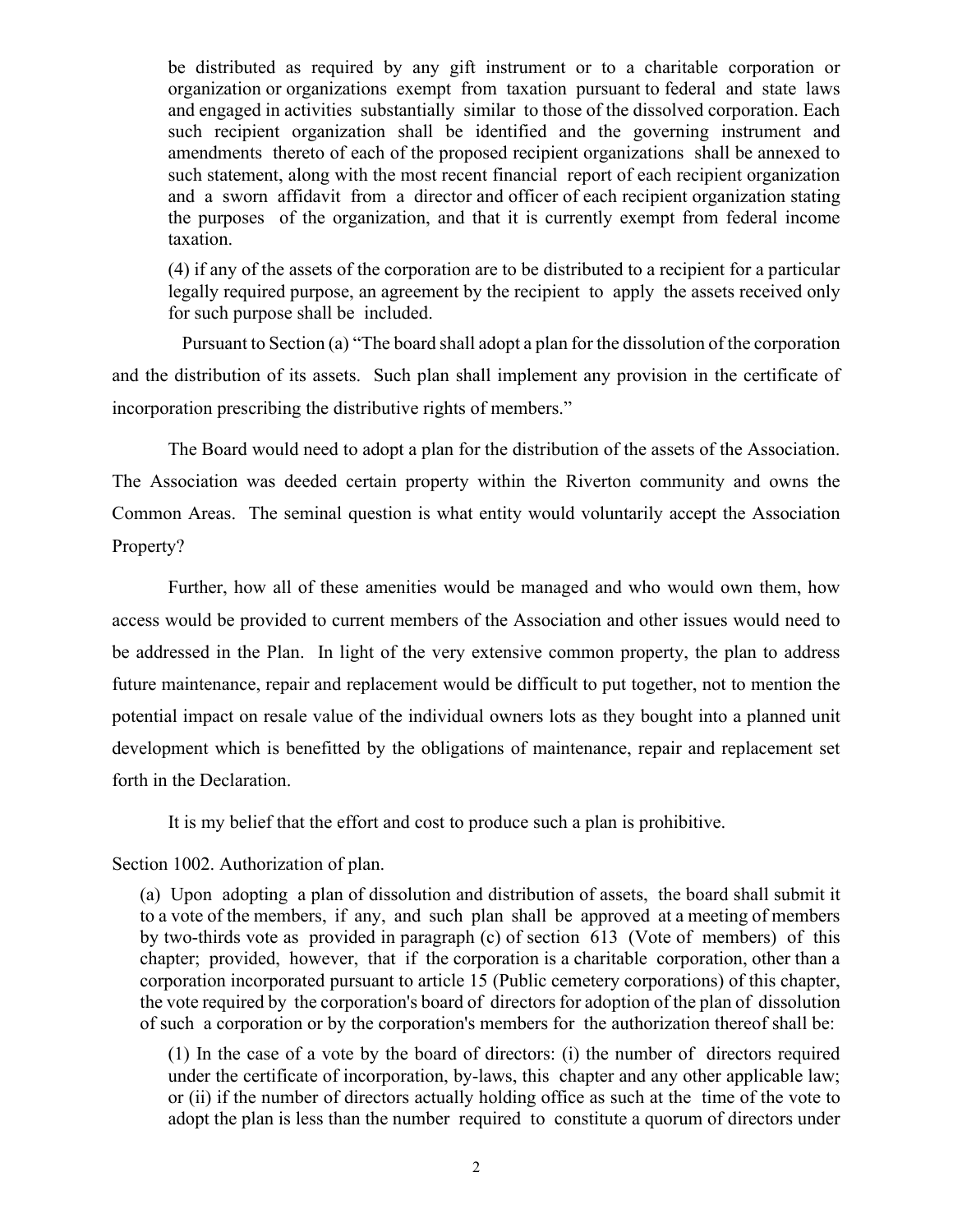the certificate of incorporation, the by-laws, this chapter or any other applicable law, the remaining directors unanimously;

(2) In the case of a vote by the members, (i) the number of members required under the certificate of incorporation, by-laws, this chapter and any other applicable law; or (ii) by the vote of members authorized by an order of the supreme court pursuant to section 608 (Quorum at meeting of members) of this chapter permitting the corporation to dispense with the applicable quorum requirement. Notice of a special or regular meeting of the board of directors or of the members entitled to vote on adoption and authorization or approval of the plan of dissolution shall be sent to all the directors and members of record entitled to vote. Unless otherwise directed by order of the supreme court pursuant to section 608 (Quorum at meeting of members) of this chapter, the notice shall be sent by certified mail, return receipt requested, to the last known address of record of each director and member not fewer than thirty, and not more than sixty days before the date of each meeting provided, however, that if the last known address of record of any director or member is not within the United States, the notice to such director shall be sent by any other reasonable means.

(b) If there are no members entitled to vote on the dissolution of the corporation, the plan of dissolution and distribution of assets shall be deemed authorized upon its adoption by the board.

(c) Whenever a statute creating, or authorizing the formation of, a corporation requires approval by a governmental body or officer for the formation of such corporation, dissolution shall not be authorized without the approval of such body or officer.

(d)

(1) The plan of dissolution and distribution of assets shall have annexed thereto the approval of the attorney general in the case of a charitable corporation, and in the case of any non-charitable corporation which at the time of dissolution holds assets legally required to be used for a particular purpose.

(2) Application to the attorney general for such approval shall be by verified petition, with the plan of dissolution and distribution of assets and certified copies of the consents prescribed by this section annexed thereto.

(3) The attorney general may approve the petition if the corporation has adopted a plan in accordance with the requirements of section 1001 (Plan of dissolution and distribution of assets) of this article, and any other requirements imposed by law or rule. At any time, including if the attorney general does not approve the petition, or the attorney general concludes, in his or her discretion, that court review of the petition is appropriate, the corporation may apply for approval to the supreme court in the judicial district in which the principal office of the corporation is located, or in which the office of one of the domestic constituent corporations is located, for an order dissolving the corporation. Application to the supreme court for an order for such approval shall be by verified petition upon ten days written notice to the attorney general, and shall include all information required to be included in the application to the attorney general pursuant to this section.

Even if a plan were produced in accordance with Section 1001, the Plan would need to be approved by the Board and submitted to the members. Per Section 11.1 of the  $2<sup>nd</sup> A&R$ Declaration, a majority of the total number of Members would need to approve.